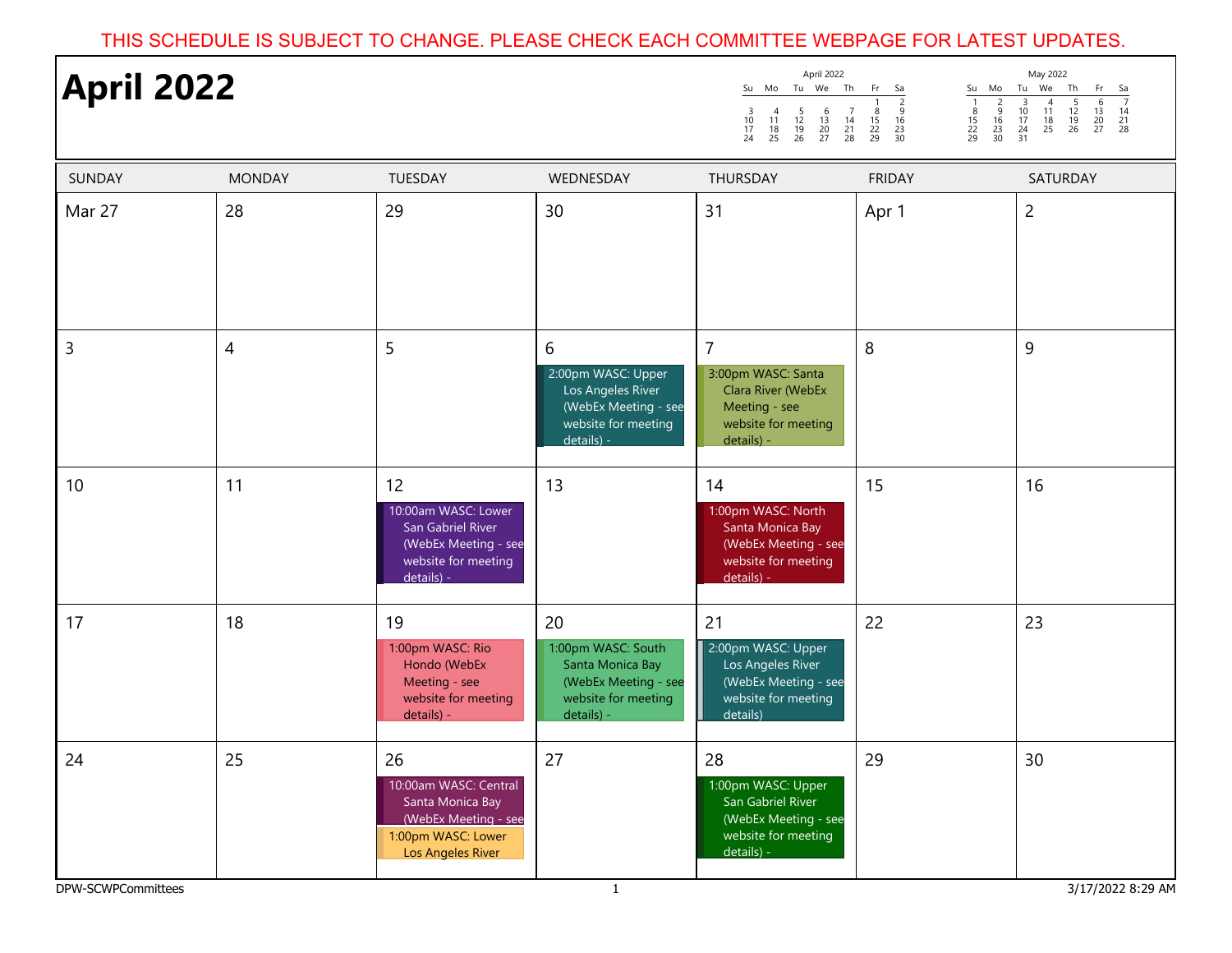## THIS SCHEDULE IS SUBJECT TO CHANGE. PLEASE CHECK EACH COMMITTEE WEBPAGE FOR LATEST UPDATES.

| <b>May 2022</b>          |                                                                                               |                                                                                                                    |                                                                                                           | May 2022<br>Su Mo Tu We Th<br>$\frac{15}{22}$<br>29                                                        | Fr<br>Su Mo Tu We<br>Sa<br>$\begin{array}{@{}c@{\hspace{1em}}c@{\hspace{1em}}}\n 6 & 7 \\  \hline\n 13 & 14 \\  20 & 21 \\  27 & 28\n \end{array}$<br>$\frac{5}{12}$<br>$\frac{19}{26}$<br>$\begin{array}{c} 6 \\ 13 \\ 20 \\ 27 \end{array}$ | June 2022<br>Th<br>Fr<br>Sa<br>$\frac{4}{11}$<br>$\frac{18}{25}$<br>$\begin{array}{c}\n 3 \\  10 \\  17 \\  24\n\end{array}$<br>$\frac{2}{9}$<br>$\overline{7}$<br>$\frac{8}{15}$<br>22<br>29<br>$\frac{14}{21}$<br>28<br>$\begin{array}{c} 16 \\ 23 \\ 30 \end{array}$ |
|--------------------------|-----------------------------------------------------------------------------------------------|--------------------------------------------------------------------------------------------------------------------|-----------------------------------------------------------------------------------------------------------|------------------------------------------------------------------------------------------------------------|-----------------------------------------------------------------------------------------------------------------------------------------------------------------------------------------------------------------------------------------------|-------------------------------------------------------------------------------------------------------------------------------------------------------------------------------------------------------------------------------------------------------------------------|
| <b>SUNDAY</b>            | <b>MONDAY</b>                                                                                 | TUESDAY                                                                                                            | WEDNESDAY                                                                                                 | THURSDAY                                                                                                   | <b>FRIDAY</b>                                                                                                                                                                                                                                 | SATURDAY                                                                                                                                                                                                                                                                |
| May 1                    | $\overline{2}$                                                                                | $\mathsf 3$                                                                                                        | 4<br>2:00pm WASC: Upper<br>Los Angeles River<br>(WebEx Meeting - see<br>website for meeting<br>details)   | 5<br><b>WASC: Santa Clara River</b><br>(WebEx Meeting - see<br>website for meeting<br>details)             | 6                                                                                                                                                                                                                                             | $\overline{7}$                                                                                                                                                                                                                                                          |
| 8                        | 9<br>3:00pm Scoring<br>Committee (WebEx<br>Meeting - see<br>website for meeting<br>details) - | 10<br>10:00am WASC: Lower<br>San Gabriel River<br>(WebEx Meeting - see<br>website for meeting<br>details) -        | 11                                                                                                        | 12<br>1:00pm WASC: North<br>Santa Monica Bay<br>(WebEx Meeting - see<br>website for meeting<br>details) -  | 13                                                                                                                                                                                                                                            | 14                                                                                                                                                                                                                                                                      |
| 15                       | 16                                                                                            | 17<br>1:00pm WASC: Rio<br>Hondo (WebEx<br>Meeting - see<br>website for meeting<br>details) -                       | 18<br>1:00pm WASC: South<br>Santa Monica Bay<br>(WebEx Meeting - see<br>website for meeting<br>details) - | 19<br>2:00pm WASC: Upper<br>Los Angeles River<br>(WebEx Meeting - see<br>website for meeting<br>details)   | 20                                                                                                                                                                                                                                            | 21                                                                                                                                                                                                                                                                      |
| 22                       | 23                                                                                            | 24<br>10:00am WASC: Central<br>Santa Monica Bay<br>(WebEx Meeting - see<br>1:00pm WASC: Lower<br>Los Angeles River | 25                                                                                                        | 26<br>1:00pm WASC: Upper<br>San Gabriel River<br>(WebEx Meeting - see<br>website for meeting<br>details) - | 27                                                                                                                                                                                                                                            | 28                                                                                                                                                                                                                                                                      |
| 29<br>DPW-SCWPCommittees | 30                                                                                            | 31                                                                                                                 | Jun 1<br>$\mathbf{1}$                                                                                     | $\overline{c}$                                                                                             | 3                                                                                                                                                                                                                                             | $\overline{4}$<br>3/17/2022 8:29 AM                                                                                                                                                                                                                                     |